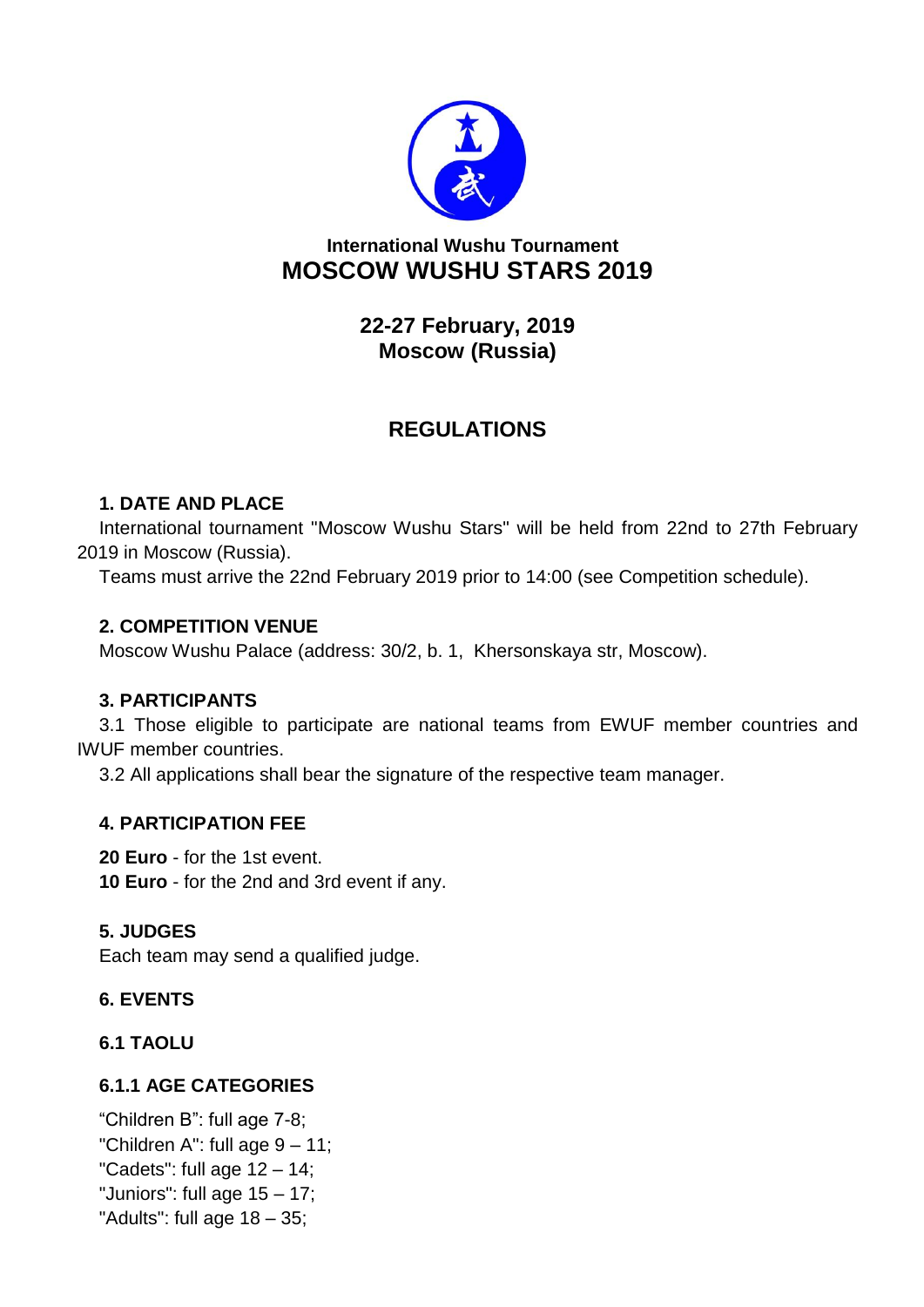## "Senior": full age 36-60 (only for traditional events). *The age calculation is based on the age on the 1st January 2019.*

## **6.1.2 MODERN TAOLU**

## Category "Children B" (age 7-8)

Basic routines: Changquan, Daoshu, Jianshu, Qiangshu, Gunshu, Nanquan, Nandao, Nangun (16, 18, 20 forms).

## Category "Children A" (age 9-11)

Compulsory routines: Changquan (No 3 Elementary Routine), Daoshu, Jianshu, Qiangshu, Gunshu, Nanquan, Nandao, Nangun (Elementary Taolu 32 form), Taijiquan (24 forms), Taijijian (32 forms).

Dual events: 1) barehand; 2) with weapons (Compulsory IWuF Intermediate Routines).

## Category "Cadets" (age 12-14)

Compulsory routines: Changquan, Daoshu, Jianshu, Qiangshu, Gunshu (1st Set of International Competition Taolu), Nanquan, Nandao, Nangun (International Competition Taolu), Taijiquan (24 forms), Taijijian (32 forms).

Dual events: 1) barehand; 2) with weapons (compulsory IWuF Intermediate routines).

## Category "Juniors" (age 15-17)

Optional routines: Changquan, Daoshu, Jianshu, Qiangshu, Gunshu, Nanquan, Nandao, Nangun, Taijiquan, Taijijian.

Optional individual routines in junior competition will utilize the Non-Degree of Difficulty Scoring Method (comprising of A Group – Quality of Movements Scoring & B Group – Overall Performance Scoring only).

Dual events: 1) barehand; 2) with weapons (compulsory IWuF Intermediate routines).

## Category "Adults" (age 18-35)

Optional routines: Changquan, Daoshu, Jianshu, Qiangshu, Gunshu, Nanquan, Nandao, Nangun, Taijiquan, Taijijian.

Optional individual routines in adult competition will utilize the Non-Degree of Difficulty Scoring Method (comprising of A Group – Quality of Movements Scoring & B Group – Overall Performance Scoring only).

Dual events: 1) barehand; 2) with weapons (compulsory IWuF Intermediate routines).

## **6.1.3 TRADITIONAL TAOLU**

## **Traditional Barehand Routines**

Group 1. Traditional Bagua, Xingyi, Bajiquan

Group 2. Traditional Nanquan - Baimeiquan, Wuzuquan, Hongjiaquan, Huangjiaquan, Mojiaquan, Lijiaquan, Cailifoquan, Huheshuangxingquan, Liujiaquan, Heihuquan, Yumenquan etc.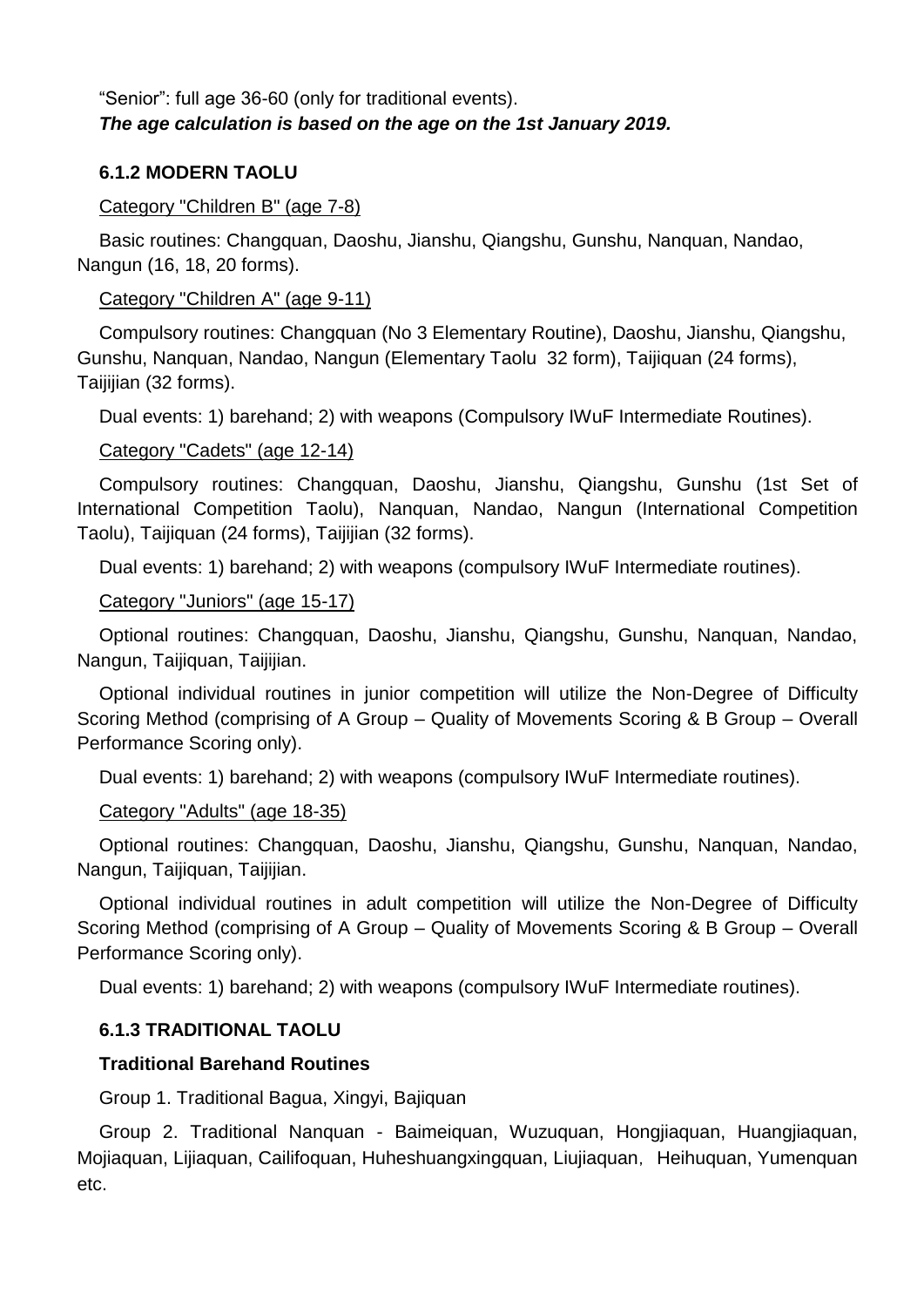Group 3. Yongchunquan (Wingchun) and Hequan Yongchunquan (Wingchun): 1<sup>st</sup>-6<sup>th</sup> Duan Routines, Traditional Yongchunquan barehand routines (Xiaolianquan, Xunqiao, Biaozhi).

Group 4. Imitation styles: all imitation routines including Houquan, Yinzhuaquan, Zuiquan, Tanglangquan, Ditangquan, Zonghequan, Minghequan, Heihuquan etc.

Group 5. Traditional Tongbei, Fanzi, Chuojiao, Pigua

Group 6. Traditional Shaolinquan.

Group 7. Wudang styles: Zhang Sanfeng Taijiquan, Songxi Neijiaquan, Baxianquan, Xuanwuquan, Wudang Baguaquan, Wudang Xingyiquan, Tayiwuxingquan etc.

Group 8. Chaquan, Huaquan.

Group 9. Other traditional styles: baoquan, baimei (pakmei), liuhequan, gongliquan, yuejiaquan, etc. not belonging to previous categories.

## **Traditional Weapon Routines**

Group 1. Traditional Gunshu,

Group 2. Traditional Short Weapon,

Group 3. Traditional Long Weapon,

Group 4. Traditional Double Weapon,

Group 5. Traditional Soft Weapon,

Group 6. Traditional Yongchunquan weapon routines (Hudie Shuangdao, Liudianbangun),

Group 7. Yongchunquan Wooden Dummy Routines.

## **6.1.4 TAIJIQUAN (only Juniors, Adults, Seniors)**

## **Taijiquan barehand routines**

Group 1. New Standardized routines (Yang Style Taijiquan, Chen Style Taijiquan);

Group 2. Compulsory routines (Simplified 24 Movements Taijiquan, 42 Movements Taijiquan);

Group 3. Traditional Routines (Yang Style Taijiquan, Chen Style Taijiquan, Wu Style Taijiquan, Sun Style Taijiquan, Wudang Taijiquan, He Style Taijiquan).

## **Taijiquan weapon routines**

Group 1. New Standardized routines (Yang Style Taijijian, Chen Style Taijijian);

Group 2. Compulsory routines (Simplified 32 Movements Taijijian, 42 Movements Taijijian);

Group 3. Various Traditional Taiji Weapon Routines.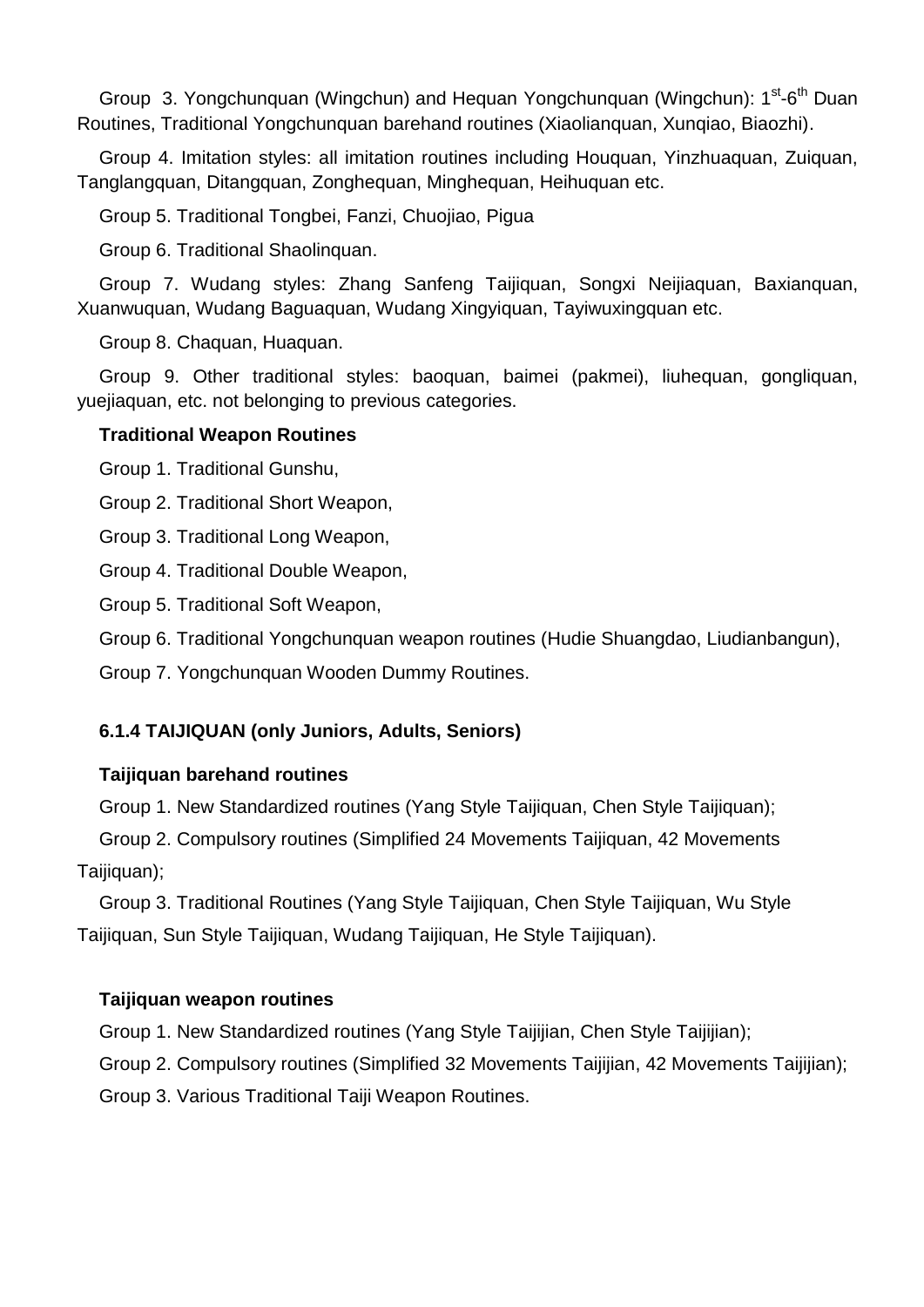## **7.3 SANDA (Contact Fighting):**

## **7.3.1 Age categories**

"Juniors B": full age 15 – 16;

"Juniors A": full age 17;

"Adults": full age 18 – 35.

*The age calculation is based on the age on the day of registration and weighing, i.e. 22th February 2019*

## **7.3.2 Weight categories:**

(a) Juniors 15-16:

Male categories: 42 kg, 45 kg, 48 kg, 52 kg, 56 kg, 60 kg, 65 kg, 70 kg, 75 kg, 80 kg.

Female categories: 42 kg, 45 kg, 48 kg, 52 kg, 56 kg, 60 kg, 65 kg.

(b) Juniors 17:

Male categories: 48 kg, 52 kg, 56 kg, 60 kg, 65 kg, 70 kg, 75 kg, 80 kg, 85 kg.

Female categories: 48 kg, 52 kg, 56 kg, 60 kg, 65 kg, 70 kg.

(c) Adults (over 18's):

Male categories: 48 kg, 52 kg, 56 kg, 60 kg, 65 kg, 70 kg, 75 kg, 80 kg, 85 kg, 90 kg, +90kg.

Female categories: 48 kg, 52 kg, 56 kg, 60 kg, 65 kg, 70 kg, 75 kg.

7.3.3 Competition will be held under EWUF SANDA Rules [http://www.ewuf.org/assets/ewuf\\_rules\\_of\\_sanda.pdf](http://www.ewuf.org/assets/ewuf_rules_of_sanda.pdf)

## **Nota bene! All punches (including single) and kicks to the head are strictly forbidden for Junior category (15-16; 17years).**

7.3.4 Each competitor is required to possess two (2) sets of competition costumes: one (1) set in blue and one (1) set in red. Gloves, helmets and chest protectors (red and blue) will be provided by the Organizing Committee.

Each competitor is required to possess their own mouth guard, jockstrap, and instep guard.

7.3.5 Leitai Platform shall be used for fights.

# **7.4 TUISHOU**

7.4.1 Age categories

"Juniors B": full age 15 – 17 (male and female), under 48 under 80

"Adults": full age 18 – 35 (male and female).

## **7.4.2 Weight categories.**

48kg; 52kg; 56kg; 60kg; 65kg; 70kg; 75kg; 80kg; 85kg; 85kg+.

Competition will be held under EWUF TUISHOU Rules [http://ewuf.org/assets/taiji\\_tuishou\\_rules.pdf](http://ewuf.org/assets/taiji_tuishou_rules.pdf)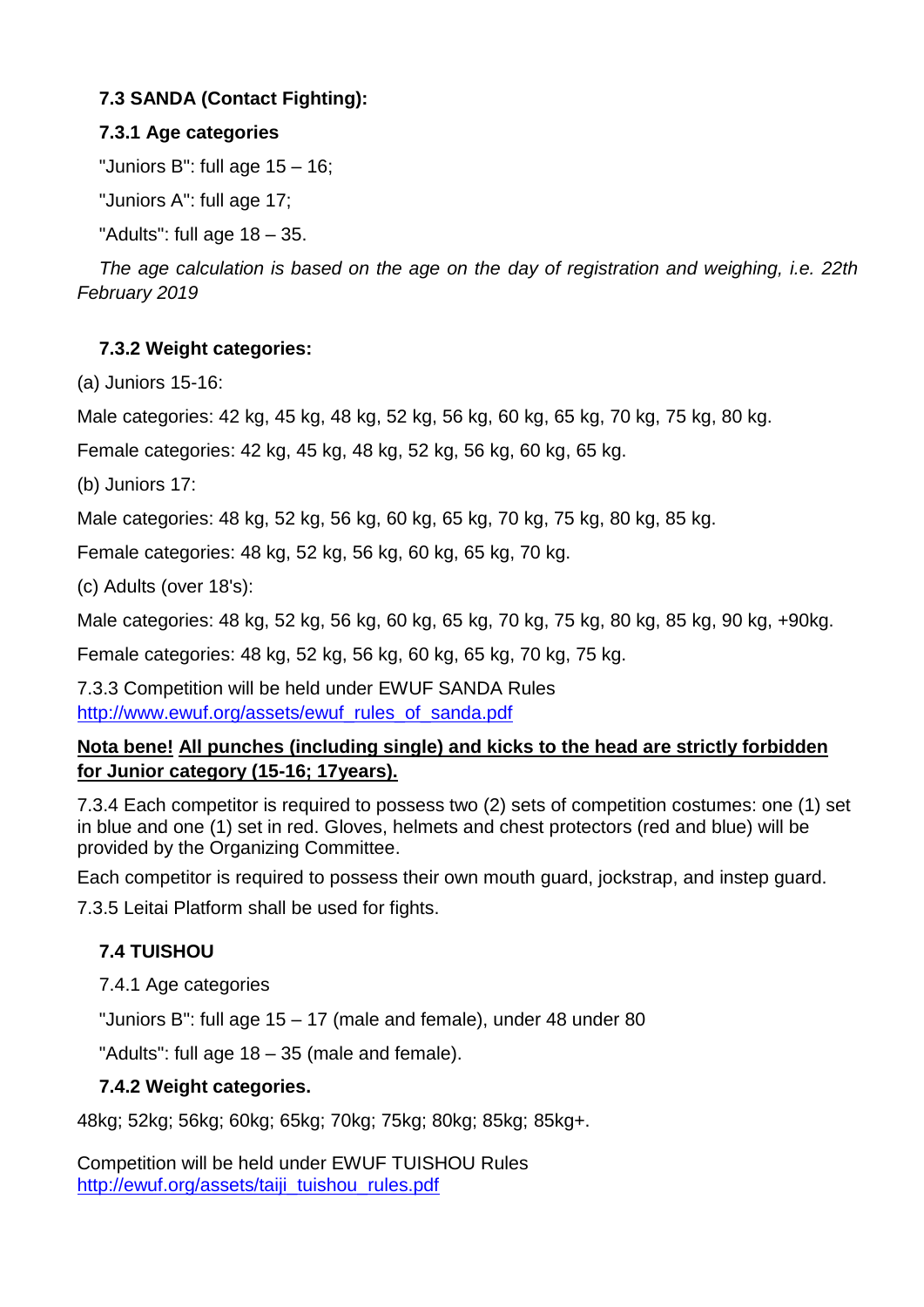#### **Dress and Protective Gear**

According to EWUF TUISHOU Rules, Article 8.

## **8. DRAWING-LOTS CEREMONY**

The drawing-lots of International tournament "Moscow Wushu Stars" will be conducted by the MWS Organizing Committee at 17:00 (Moscow Time) on February 22<sup>nd</sup>, 2019. The MWS Organizing Committee will draw on behalf of the teams that are unable to send a representative to attend.

## **9. WEIGHING-IN**

The initial weighing-in for Sanda and Tuishou athletes will take place at 15:00 (Moscow Time) on February 22<sup>nd</sup>, 2019.

#### **10. COMPETITION METHODS**

10.1 Maximum entries for each athlete are not limited.

10.2 If there are less than 6 (six) competitors in the group they are added to another group which is closest.

10.3 In dual events different age categories, as well as men and women cannot be mixed.

10.4 The competition will be Individual Competition.

10.5 In Sanda competition the single knockout system will be adopted. If the number of competitors is three (3) or less, a single round–robin method will be adopted.

10.6 Following arrival and registration, the athletes will go through the initial weighing in and drawing lots formalities as stipulated in the schedule.

#### **11. ENTRIES**

11.1 Preliminary entries should be sent before *December, 15 th 2018* to nika-wushu@ya.ru.

11.2 The Final Entry Forms must be submitted through the electronic online registration system [www.competitionbook.com](http://www.competitionbook.com/) no later than *January,20th 2019*.

11.3 Penalty of 50 Euro will apply, if submitting Final Entry Form after the deadline.

11.4 The original Final Entry Form must be brought to the registration;

11.5 Final Entry Forms must be submitted only according to the published application form (self-made application forms will not be accepted);

11.6 All names and surnames must be typed in English.

## **12. ACCOMMODATION**

4 Star Hotel (lodging + 3 meals/day + transportation): Salut Hotel (Address: 119571, Russia, Moscow, Leninskiy prospect, 158),

Standard double room: 65 Euro per person per day. Standard single room: 75 Euro per person per day.

Contact person: +7 908 27 68 133 (Iraida Grebneva), nika-wushu@ya.ru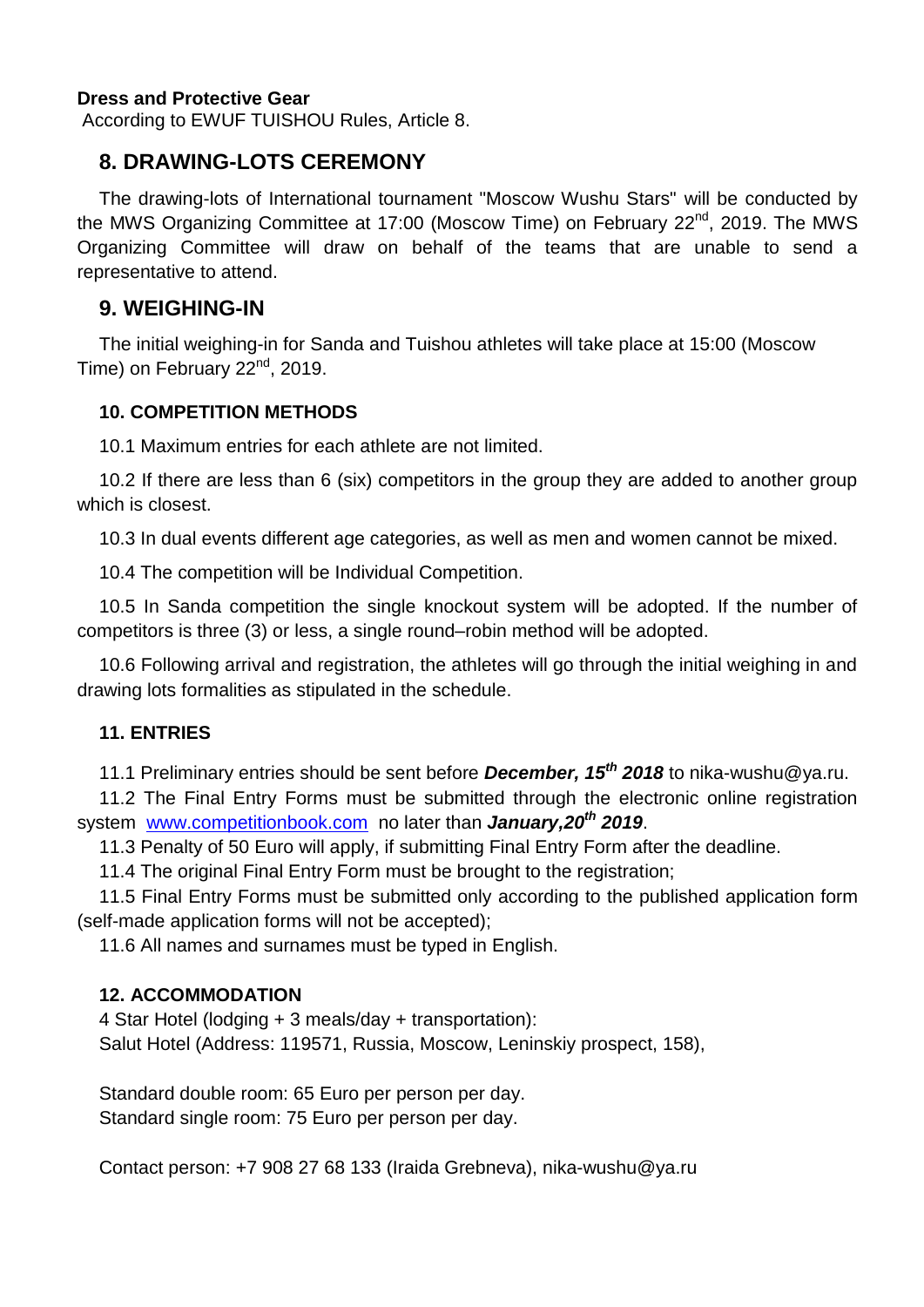#### **13. AWARDING**

There shall be separate awarding for all events. All the certificates will have a mention as follows: "International Tournament "Wushu Stars 2019".

The awarding shall be done following EWuF Rules unless stated otherwise.

In case there are more than 3 competitors, 3 medals are given. In case there are 3 competitors 1st and 2nd places are awarded. In case there are 2 competitors, only 1st pace is awarded.

In Sanda and Tuishou competition the top three place athletes within each weight category will receive a placing and award for both men and women. Third place athletes will be placed in juxtaposition.

## **14. DOCUMENTS**

All the competitors are required to hand in:

- Citizen passport (original);

- Health certificates (including ECG). The Health Certificate is only valid if it has been issued within a period 30 days prior to the competition; For Sanda, Tuishou athletes - health certificate showing electroencephalogram (EEG), electrocardiogram (ECG), blood pressure and heart rate in a medical check-up taken within 20 days before the day of registration.

- Valid insurance Certificate.

- Waiver of Liabilities.

All names and surnames must be typed in English.

## **15. OTHER MATTER**

Each team is required to bring the following:

- 1. The original Final Entry Form
- 2. Health certificates and Life Accidental Injury Insurance Certificates for all athletes
- 3. Waiver of liabilities for all athletes
- 4. A USB flash drive with national Anthem

5. A national flag

*These regulations are considered to be the official invitation to the tournament!*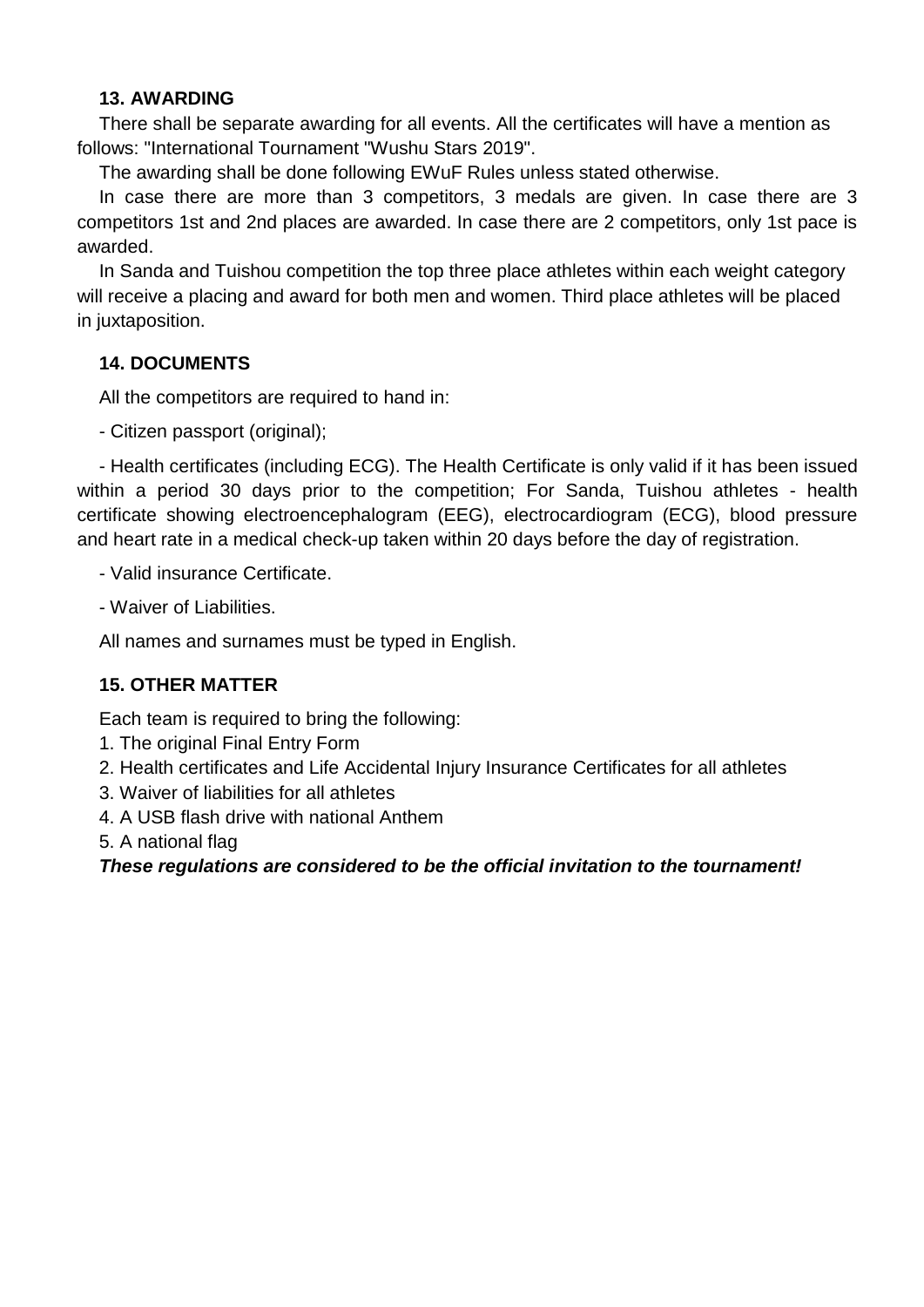

# **International Wushu Tournament MOSCOW WUSHU STARS 2019**

# **GENERAL SCHEDULE**

| <b>Date</b>                  | Time               | <b>Content</b>                                             | <b>Venue</b>                  |
|------------------------------|--------------------|------------------------------------------------------------|-------------------------------|
| $22^{nd}$<br>February        | <b>Until 14.00</b> | <b>Teams Arrival</b>                                       |                               |
|                              | 12.00-17.00        | Registration                                               |                               |
|                              | 15.00-17.00        | Weighing-in<br>for Sanda and Tuishou                       | <b>Salut Hotel</b>            |
|                              | 17.00              | <b>Technical meeting</b><br>(for coaches and team leaders) |                               |
|                              | 18.00              | Drawing-lots<br>ceremony                                   |                               |
|                              | 18.00-20.00        | <b>Judges' Refresher Course</b>                            | <b>Moscow Wushu</b><br>Palace |
| 23 <sup>rd</sup><br>February | 09.00-12.30        | Modern Taolu,<br>Sanda competition                         |                               |
|                              | 13.00              | <b>Opening Ceremony</b>                                    |                               |
|                              | 14.00-15.00        | Lunch                                                      | <b>Moscow Wushu</b><br>Palace |
|                              | 15.00-18.00        | Modern Taolu,<br>Sanda competition                         |                               |
|                              | 18.00-19.00        | <b>Awarding Ceremony</b>                                   |                               |
| $24^{th}$<br>February        | 09.00-13.00        | Modern Taolu,<br>Sanda competition                         | <b>Moscow Wushu</b><br>Palace |